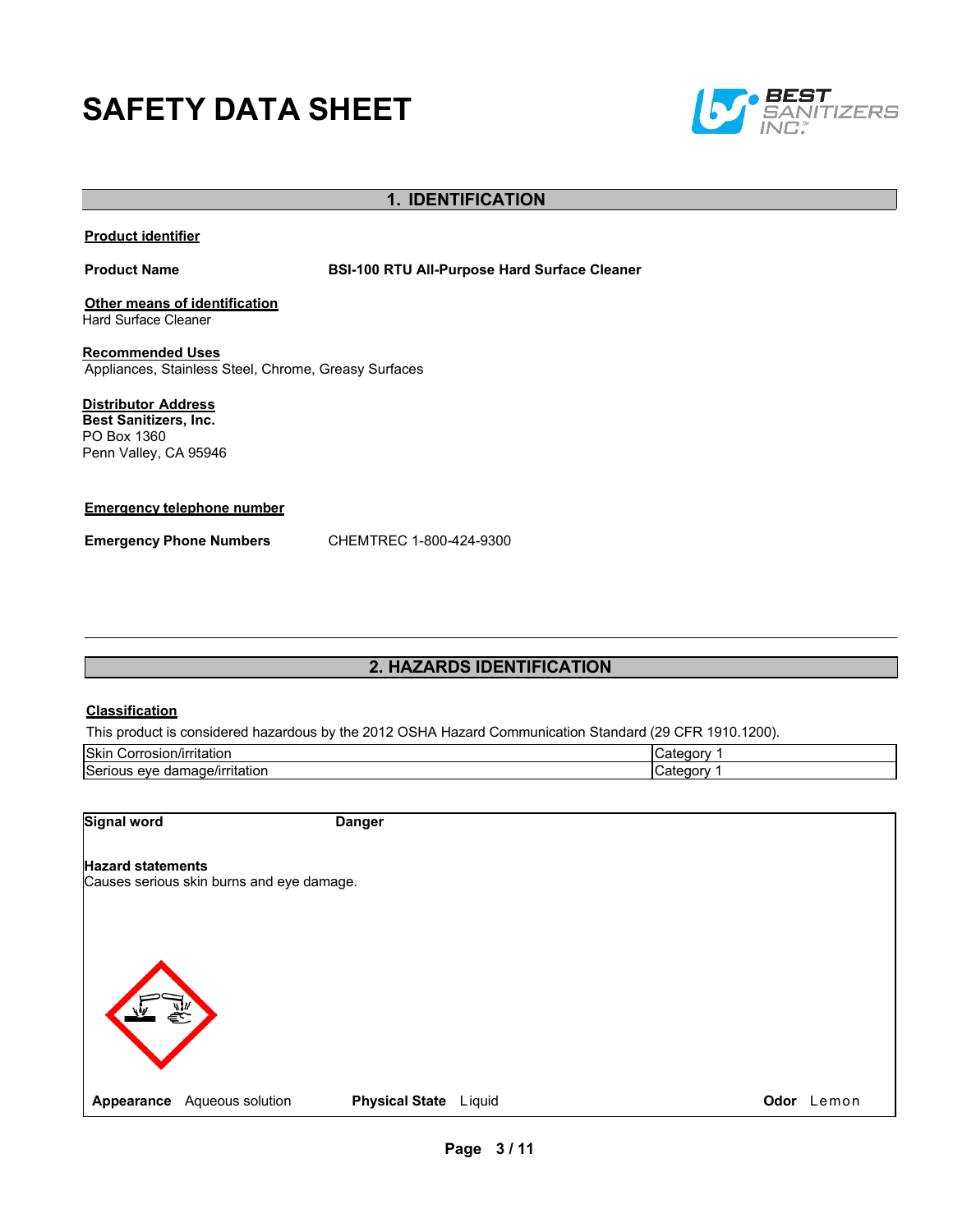## **Precautionary Statements - Prevention**

Do not breathe dust/fume/gas/mist/vapors/spray. Wash face, hands, and any exposed skin thoroughly after handling. Wear protective gloves/protective clothing/eye protection/face protection.

#### **Precautionary Statements - Response**

Immediately call a POISON CENTER or doctor/physician.

Specific treatment (see Section 4 on SDS for more information).

**IF IN EYES:** Rinse cautiously with water for several minutes. Remove contact lenses, if present and easy to do. Continue rinsing. Immediately call a POISON CENTER or doctor/physician.

**IF ON SKIN (or hair):** Remove/Take off immediately all contaminated clothing. Rinse skin (hair) with water/shower. Wash contaminated clothing and shoes before reuse.

**IF INHALED:** Remove victim to fresh air and keep comfortable for breathing. Immediately call a POISON CENTER or doctor. **IF SWALLOWED:** Rinse mouth. DO NOT induce vomiting.

#### **Precautionary Statements - Storage**

Stored locked up.

#### **Precautionary Statements - Disposal**

Dispose of contents/container to an approved waste disposal plant.

#### **Hazards not otherwise classified (HNOC)**

Not Applicable

## **3. COMPOSITION/INFORMATION ON INGREDIENTS**

| <b>Chemical Name</b>                             | CAS No.     | Weight %      | <b>Trade Secret</b> |
|--------------------------------------------------|-------------|---------------|---------------------|
| Water                                            | 7732-18-5   | 80-89         |                     |
| Dipropylene glycol monomethyl ether              | 34590-94-8  | 1-3           |                     |
| Ethylenediaminetetraacetic acid tetrasodium salt | $64-02-8$   | $0.05 - 0.15$ |                     |
| Trade Secret 1                                   | Proprietary | $1 - 2$       |                     |
| Trade Secret 2                                   | Proprietary | $0.3 - 0.6$   | *                   |
| Trade Secret 3                                   | Proprietary | $0.3 - 0.6$   |                     |
| Trade Secret 4                                   | Proprietary | $0.2 - 0.4$   |                     |
| Trade Secret 5                                   | Proprietary | $0.1 - 0.3$   |                     |
| Sodium hydroxide                                 | 1310-73-2   | $0.05 - 0.15$ |                     |

\* The exact percentage (concentration) of composition has been withheld as a trade secret.

## **4. FIRST AID MEASURES**

#### **First aid measures**

| <b>Eye Contact</b>  | Hold eye(s) open and rinse slowly and gently with water for 15-20 minutes. Remove<br>contact lenses if present, after first 5 minutes, then continue rinsing eye(s). Seek<br>immediate medical advice/attention.          |
|---------------------|---------------------------------------------------------------------------------------------------------------------------------------------------------------------------------------------------------------------------|
| <b>Skin Contact</b> | Wash off immediately with soap and plenty of water while removing all contaminated clothes<br>and shoes. Wash contaminated clothing and shoes before reuse. Get medical attention if<br>irritation develops and persists. |
| <b>Inhalation</b>   | Remove to fresh air. Administer oxygen if breathing is difficult. Call a physician if necessary.                                                                                                                          |
| Ingestion           | Do NOT induce vomiting. Drink plenty of water. Never give anything by mouth to an<br>unconscious person. Call a physician immediately.                                                                                    |

#### **Most important symptoms and effects, both acute and delayed**

| <b>Most Important Symptoms and</b> | See Section 11 for symptom information. |
|------------------------------------|-----------------------------------------|
| <b>Effects</b>                     |                                         |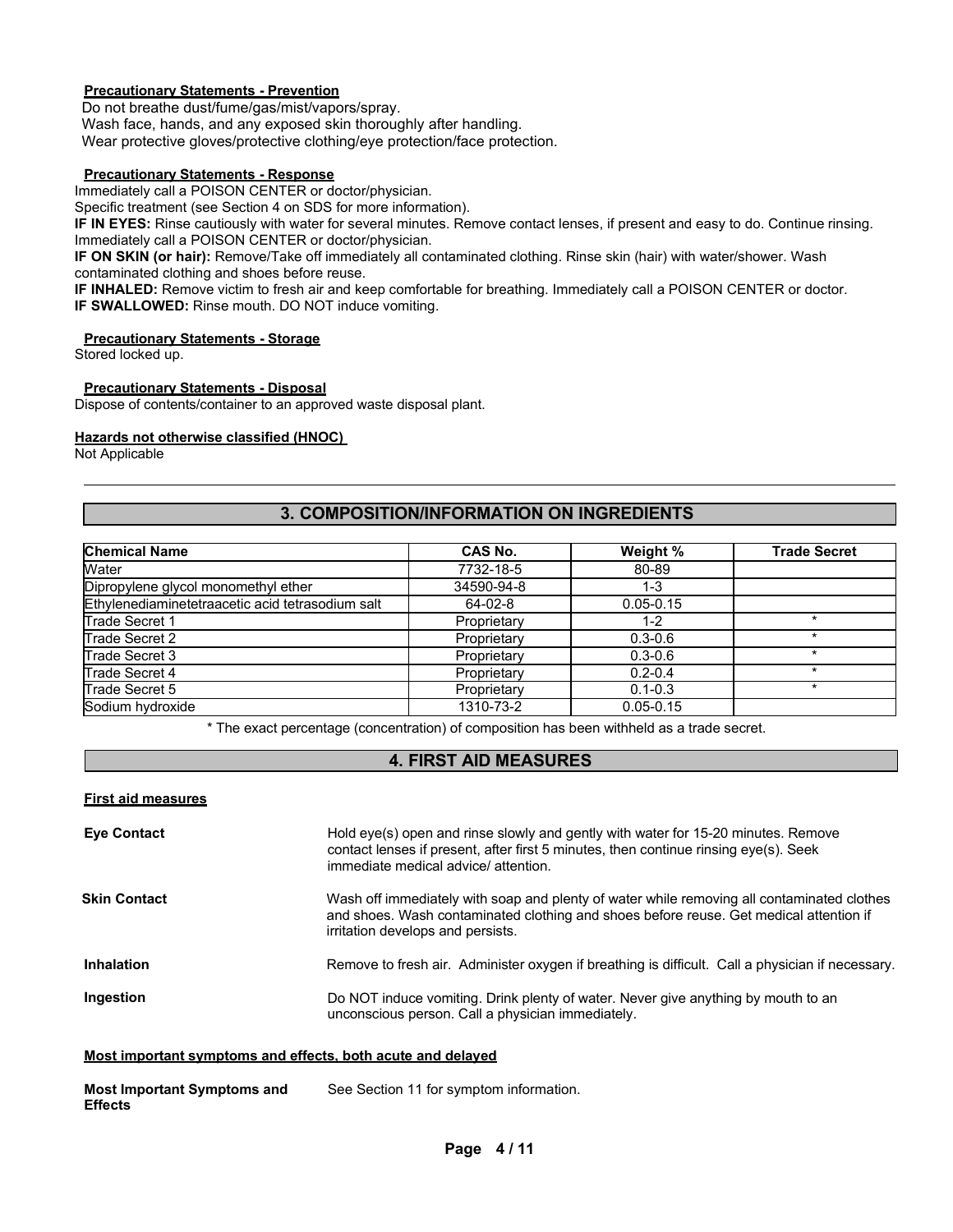#### **Indication of any immediate medical attention and special treatment needed**

**Note to physicians:** Treat symptomatically.

## **5. FIRE-FIGHTING MEASURES**

#### **Suitable Extinguishing Media**

Dry Chemical. Water spray (fog), Carbon dioxide (CO2), Foam.

#### **Unsuitable Extinguishing Media**

No Information available.

#### **Specific Hazards Arising from the Chemical**

No Information available. **Hazardous combustion products**: Carbon monoxide.

#### **Protective equipment and precautions for firefighters**

As in any fire, wear self-contained breathing apparatus pressure-demand, MSHA/NIOSH (approved or equivalent) and full protective gear. Cool containers with flooding quantities of water until well after fire is out.

## **6. ACCIDENTAL RELEASE MEASURES**

#### **Personal precautions, protective equipment, and emergency procedures**

| <b>Personal Precautions</b>                          | Use personal protection recommended in Section 8. Ensure adequate ventilation,<br>especially in confined areas.                                                                                                                                                                       |  |  |  |  |  |
|------------------------------------------------------|---------------------------------------------------------------------------------------------------------------------------------------------------------------------------------------------------------------------------------------------------------------------------------------|--|--|--|--|--|
| For emergency responders                             | Isolate area. Keep unnecessary personnel away.                                                                                                                                                                                                                                        |  |  |  |  |  |
| <b>Environmental precautions</b>                     |                                                                                                                                                                                                                                                                                       |  |  |  |  |  |
| <b>Environmental Precautions</b>                     | See Section 12 for additional ecological information.                                                                                                                                                                                                                                 |  |  |  |  |  |
| Methods and material for containment and cleaning up |                                                                                                                                                                                                                                                                                       |  |  |  |  |  |
| <b>Methods for Containment</b>                       | Prevent further leakage or spillage if safe to do so. Contain and collect spillage with non-<br>combustible absorbent material, (e.g., sand, earth, diatomaceous earth, vermiculite) and<br>place in container for disposal according to local/national regulations (See Section 13). |  |  |  |  |  |
| <b>Methods for Cleaning Up</b>                       | Collect spillage. Soak up with inert absorbent material. Sweep up and shovel into suitable<br>containers for disposal. Following product recovery, flush area with water.                                                                                                             |  |  |  |  |  |

## **7. HANDLING AND STORAGE**

| <b>Precautions for safe handling</b>                 |                                                                                                                                                                                                                                                                                   |
|------------------------------------------------------|-----------------------------------------------------------------------------------------------------------------------------------------------------------------------------------------------------------------------------------------------------------------------------------|
| <b>Handling</b>                                      | Use personal protection recommended in Section 8. Avoid contact with skin, eyes, or<br>clothing. Use only in well-ventilated areas. Avoid breathing vapors or mists. Wash<br>thoroughly after handling. Handle in accordance with good industrial hygiene and safety<br>practice. |
|                                                      | Conditions for safe storage, including any incompatibilities                                                                                                                                                                                                                      |
| <b>Storage Conditions/</b><br>Incompatible materials | Keep Containers tightly closed in a dry, cool, and well-ventilated place. Keep from<br>freezing.                                                                                                                                                                                  |
|                                                      | Strong oxidizing agents. Acids.                                                                                                                                                                                                                                                   |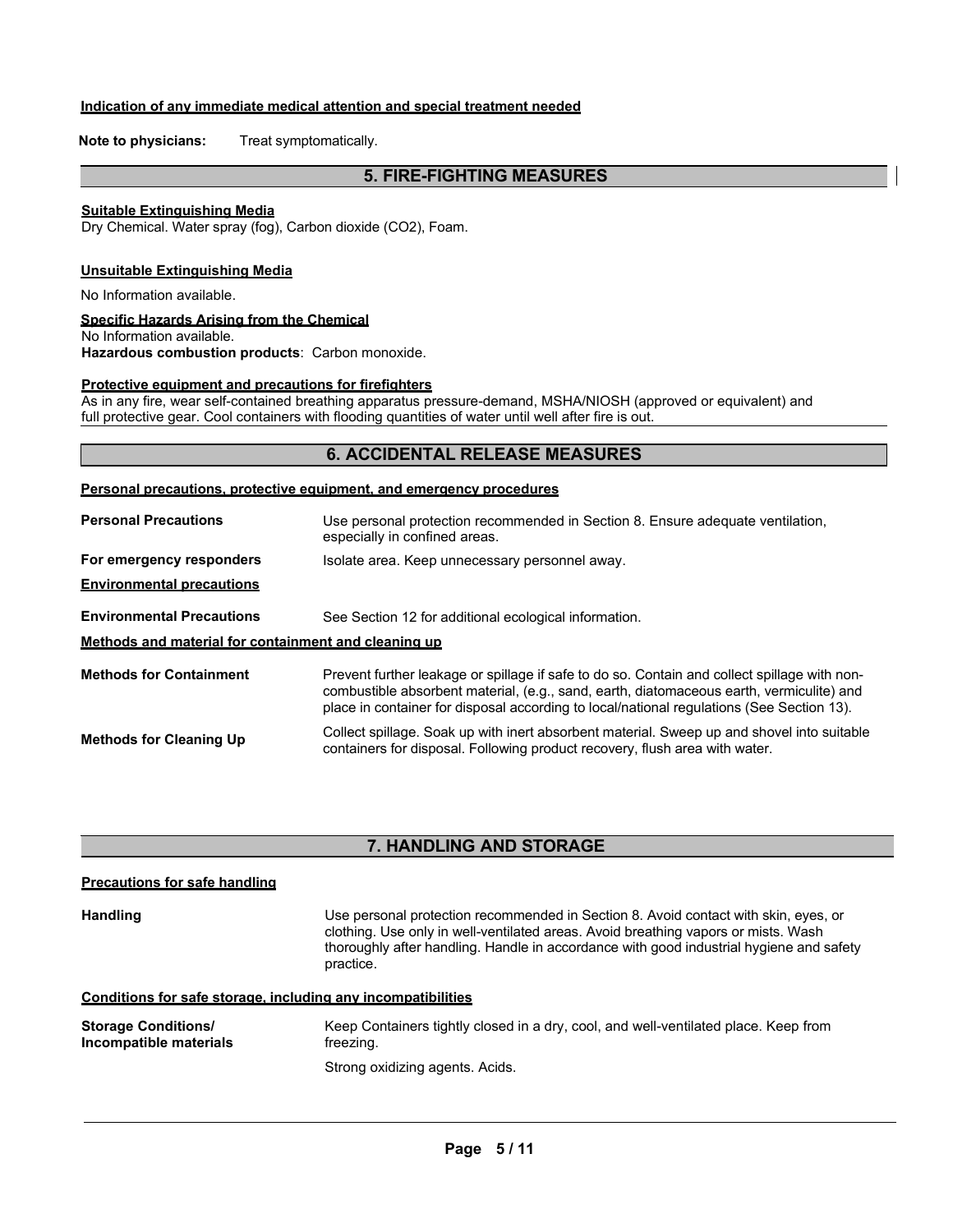## **8. EXPOSURE CONTROLS/PERSONAL PROTECTION**

#### **Control parameters**

#### **Exposure Guidelines**

| <b>Chemical Name</b>                              | <b>ACGIH TLV</b>              | <b>OSHA PEL</b>                                                                       | <b>NIOSH IDLH</b>                                                               |
|---------------------------------------------------|-------------------------------|---------------------------------------------------------------------------------------|---------------------------------------------------------------------------------|
| Dipropylene glycol monomethyl ether<br>34590-94-8 | STEL: 150 ppm<br>TWA: 100 ppm | TWA: 100 ppm<br>TWA: 600 mg/m3<br>(vacated)STEL: 150 ppm<br>(vacated) STEL: 900 mg/m3 | DLH: 600 ppm TWA: 100<br>ppm TWA: 600 mg/m3<br>STEL: 150 ppm<br>STEL: 900 mg/m3 |
| Sodium hydroxide<br>1310-73-2                     | Ceiling: 2 mg/m3              | TWA: $2 \text{ mg/m}$ 3<br>(vacated) Ceiling: 2 mg/m3                                 | IDLH: 10 mg/m3 Ceiling: 2<br>mq/m3                                              |

*ACGIH TLV: American Conference of Governmental Industrial Hygienists - Threshold Limit Value. OSHA PEL: Occupational Safety and Health Administration - Permissible Exposure Limits. NIOSH IDLH: Immediately Dangerous to Life or Health.*

#### **Appropriate engineering controls**

| <b>Engineering Controls</b>     | Showers, eyewash stations, ventilation system.                                                                                                                                                                                                                                                                                   |  |  |  |  |
|---------------------------------|----------------------------------------------------------------------------------------------------------------------------------------------------------------------------------------------------------------------------------------------------------------------------------------------------------------------------------|--|--|--|--|
|                                 | Individual protection measures, such as personal protective equipment                                                                                                                                                                                                                                                            |  |  |  |  |
| <b>Eye/Face Protection</b>      | Wear safety glasses with side shields (or goggles).                                                                                                                                                                                                                                                                              |  |  |  |  |
| <b>Skin and Body Protection</b> | Wear Protective Neoprene gloves. Rubber gloves. Normal work clothing (long sleeved<br>shirt and long pants) are recommended. Apron recommended.                                                                                                                                                                                  |  |  |  |  |
| <b>Respiratory Protection</b>   | If exposure limits are exceeded or irritation is experienced, NIOSH/MSHA approved respiratory<br>protection should be worn. Positive pressure supplied air respirators may be required for high<br>airborne contaminant concentrations. Respiratory protection must be provided in accordance<br>with current local regulations. |  |  |  |  |
| <b>Hygiene Measures</b>         | Wash face, hands, and any exposed skin thoroughly after handling. Wash contaminated<br>clothing and shoes before reuse. Do not Eat, Drink or Smoke when using this product.                                                                                                                                                      |  |  |  |  |

## **9. PHYSICAL AND CHEMICAL PROPERTIES**

#### **Physical and Chemical Properties**

| <b>Physical State</b><br>Appearance<br>Color | Liauid<br>Aqueous solution<br>Clear, yellow | Odor<br><b>Odor Threshold</b>                 | Lemon<br>Not Determined |  |
|----------------------------------------------|---------------------------------------------|-----------------------------------------------|-------------------------|--|
| <b>Property</b><br>pH                        | <b>Values</b><br>12                         | <b>Remarks/ Method</b><br>$+/- 121^{\circ}$ C |                         |  |
| <b>Melting/freezing point</b>                | $-1.0^{\circ}$ C / 30 $^{\circ}$ F          | None known                                    |                         |  |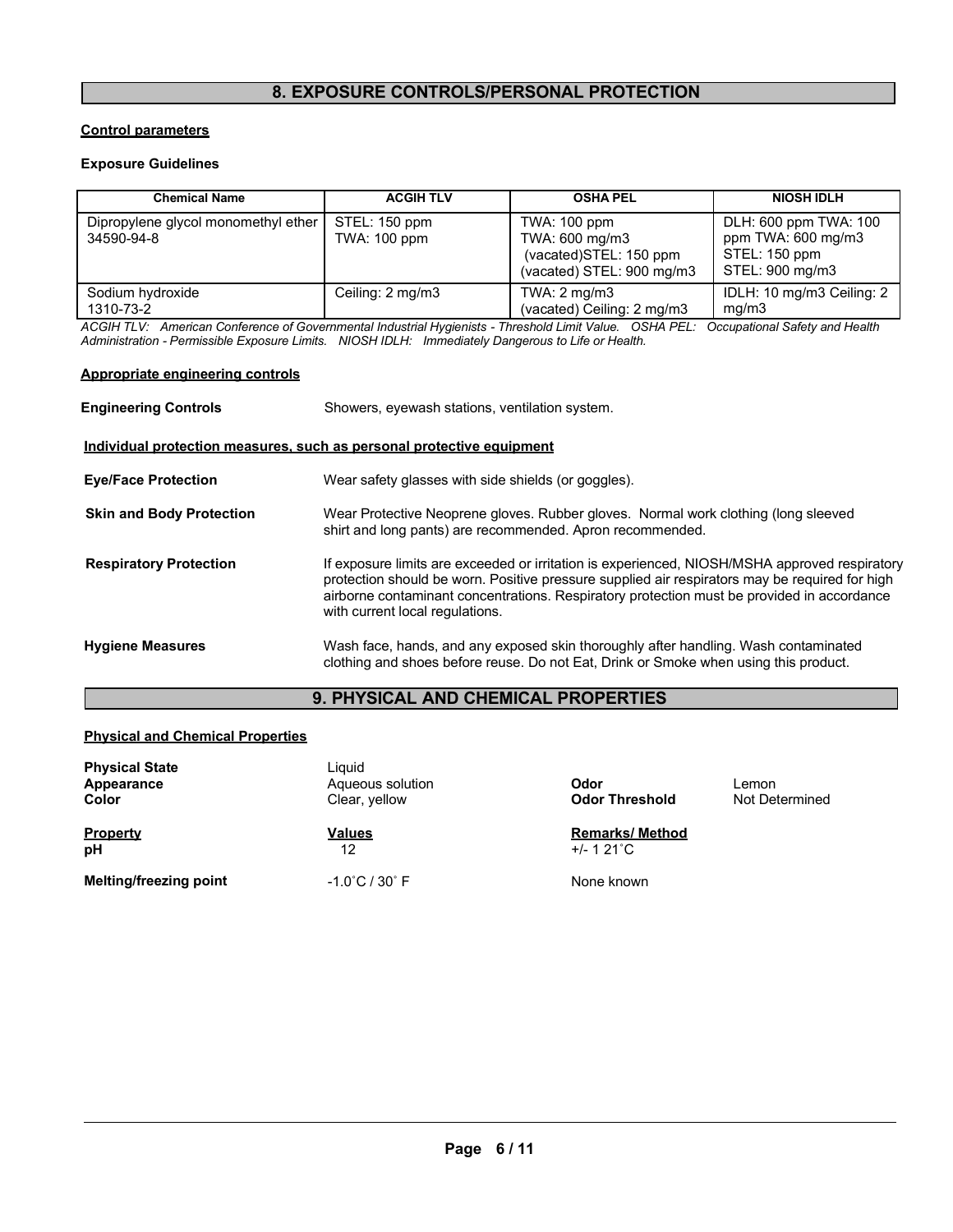**Boiling point / boiling range** No information available. None known<br>
Flash Point **Property** > 93.3 °C / > 200 °F Closed cup **Figure 3 °C / > 200°F** Closed cup<br>
No data available<br>
None known **Evaporation rate and the Secure Cone Cone Cone Cone Cone Cone known**<br> **Flammability (solid. gas)** No data available **None known** None known **Flammability** (solid, gas) **Flammability Limits in Air Upper flammability limits** No data available None Known None known **Lower flammability limits** No data available None Known None known **Vapor pressure** No data available None known<br> **Vapor density** No data available None known **Vapor density Specific Gravity** 1.005 g/cc **None known**<br> **Water Solubility** Coluble in water. The Mone known **Water Solubility** Soluble in water. None known **Solubility in other solvents** No data available **None known**<br> **Partition coefficient:** No data available **None known**<br>
None known **Partition coefficient:** No data available None known **Autoignition temperature** No data available **None known**<br> **Decomposition temperature** No data available **None known Decomposition temperature** No data available<br>**Kinematic viscosity** No data available **Kinematic viscosity No data available None known Dynamic viscosity No data available None known** 

## **10. STABILITY AND REACTIVITY**

#### **Reactivity**

No data available.

#### **Chemical stability**

Stable under recommended storage conditions.

#### **Possibility of Hazardous Reactions**

None under normal processing.

#### **Conditions to avoid**

None known.

#### **Incompatible materials**

Strong Oxidizing agents.

#### **Hazardous Decomposition Products**

Carbon monoxide.

## **11. TOXICOLOGICAL INFORMATION**

#### **Information on likely routes of exposure**

| Inhalation          | Inhalation of vapors in high concentration may cause irritation of respiratory system. |
|---------------------|----------------------------------------------------------------------------------------|
| <b>Eve Contact</b>  | Irritating to eyes. Extended eye exposure may result in corneal damage.                |
| <b>Skin Contact</b> | Corrosive. Contact causes severe skin irritation and possible burns.                   |
| Ingestion           | May be harmful if swallowed. Can burn mouth, throat, and stomach.                      |

#### **Component Information**

| <b>Chemical Name</b>                                           | Oral LD50                                 | <b>Dermal LD50</b>      | <b>Inhalation LC50</b> |
|----------------------------------------------------------------|-------------------------------------------|-------------------------|------------------------|
| Water<br>7732-18-5                                             | $>90$ mL/kg (Rat)                         |                         |                        |
| Ethylenediaminetetraacetic acid<br>tetrasodium salt<br>64-02-8 | $= 10$ g/kg (Rat)<br>$= 1658$ mg/kg (Rat) |                         |                        |
| Sodium hydroxide<br>1310-73-2                                  |                                           | $= 1350$ mg/kg (Rabbit) |                        |
| Dipropylene glycol monomethyl ether<br>34590-94-8              | $= 5400$ mg/kg (Rat)                      | $= 9500$ mg/kg (Rabbit) |                        |
| Trade Secret 1                                                 | $= 2100$ mg/kg (Rat)                      |                         |                        |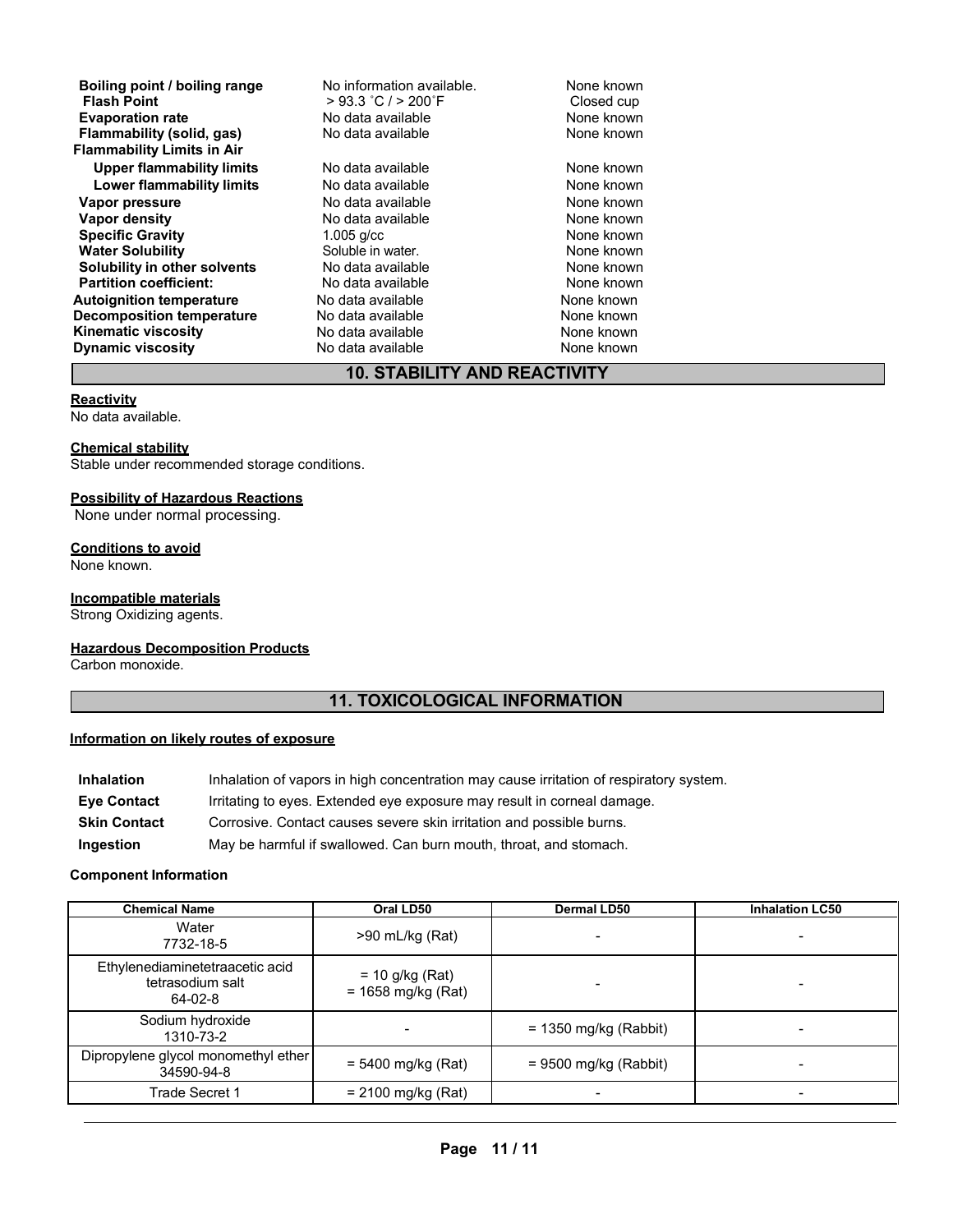## **Information on toxicological effects**

| Symptoms                                                                                   | No information available.                                                                                |                          |                |             |  |
|--------------------------------------------------------------------------------------------|----------------------------------------------------------------------------------------------------------|--------------------------|----------------|-------------|--|
| Delayed and immediate effects as well as chronic effects from short and long-term exposure |                                                                                                          |                          |                |             |  |
| Sensitization                                                                              | No Information Available                                                                                 |                          |                |             |  |
| Germ cell mutagenicity                                                                     |                                                                                                          | No Information Available |                |             |  |
| Carcinogenicity                                                                            | This product does not contain any carcinogens or potential carcinogens as listed by OSHA,<br>IARC or NTP |                          |                |             |  |
| <b>Chemical Name</b>                                                                       | <b>ACGIH</b>                                                                                             | <b>IARC</b>              | <b>NTP</b>     | <b>OSHA</b> |  |
|                                                                                            |                                                                                                          |                          | $\blacksquare$ |             |  |
| Reproductive toxicity                                                                      |                                                                                                          | No Information Available |                |             |  |
| STOT single exposure                                                                       |                                                                                                          | No Information Available |                |             |  |
| STOT repeated exposure                                                                     |                                                                                                          | No Information Available |                |             |  |
| Numerical measures of toxicity --Product Information                                       |                                                                                                          |                          |                |             |  |
| Unknown Acute Toxicity                                                                     | $\mathbf{0}$ of the mixture consists of ingredient(s) of unknown toxicity.                               |                          |                |             |  |

**The following values are calculated based on Chapter 3.1 of the GHS document Oral LD50** 92360 mg/kg

## **12. Ecological Data**

#### **Ecotoxicity**

1.55737% of the mixture consists of components(s) of unknown hazards to the aquatic environment.

| <b>Chemical Name</b>                                | <b>Algae/Aquatic Plants</b>                    | <b>Fish</b>                                         | <b>Crustacea</b>                              |
|-----------------------------------------------------|------------------------------------------------|-----------------------------------------------------|-----------------------------------------------|
| Ethylenediaminetetraacetic<br>acid tetrasodium salt | 1.01: 72h Desmodesmus<br>subspicatus mg/L EC50 | 41: 96 h Lepomis macrochis mg/L<br>LC50 static      | 1919: 48 h Daphnia magna<br>mg/L LC50         |
|                                                     |                                                | 59.8: 96 h Pimephales promelas                      |                                               |
| $64 - 02 - 8$                                       |                                                | mg/L LC50 static                                    |                                               |
| Sodium hydroxide                                    |                                                | 45.4: 96 h Onocorhynchus mykiss                     |                                               |
| 1310-73-2                                           |                                                | mg/L LC50 static                                    |                                               |
| Dipropylene glycol<br>monomethyl ether              |                                                | 10000: 96 h Pimephales promelas<br>mg/L LC50 static | 1919: 48 h Daphnia magna<br>mg/L EC50         |
| 34590-94-8                                          |                                                |                                                     |                                               |
| <b>Trade Secret 1</b>                               |                                                | 3.2: 96 h Pimephales promelas mg/L<br><b>LC50</b>   | 3.2: 48 h water flea mg/L<br>EC <sub>50</sub> |

#### **Persistence and Degradability**

No Information Available.

## **Bioaccumulation**

| <b>Chemical Name</b>                | <b>Partition Coefficient</b> |  |
|-------------------------------------|------------------------------|--|
| Dipropylene glycol monomethyl ether | -0.064                       |  |
| 34590-94-8                          |                              |  |

## **Mobility**

Soluble in water.

**Other adverse effects**

No information available.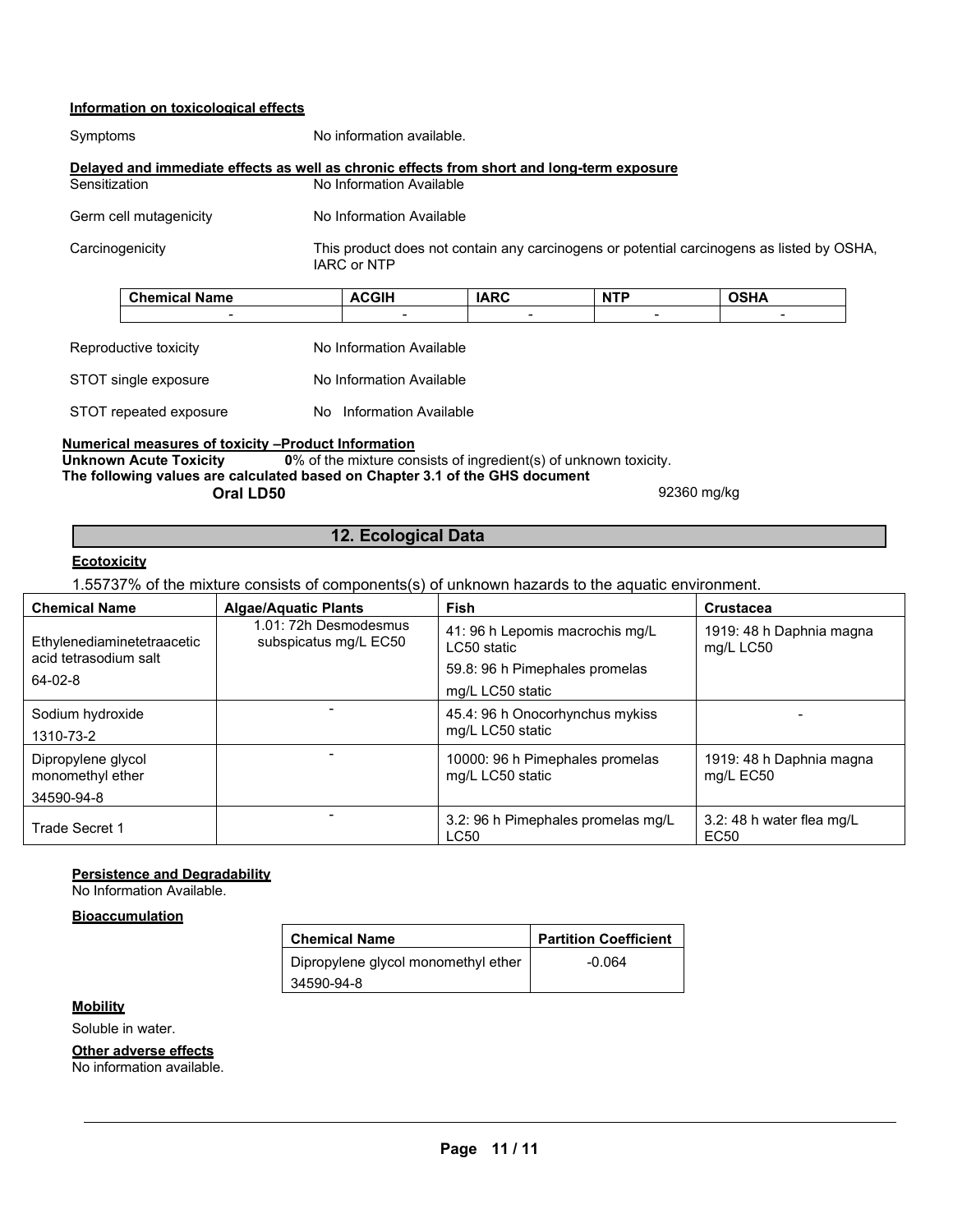## **13. DISPOSAL CONSIDERATIONS**

## **Disposal methods**

Disposal should be in accordance with applicable regional, national, and local laws and regulations. **Contaminated packaging** Dispose of in accordance with federal, state, and local regulations. **Chemical Name California Hazardous Waste Status** Sodium hydroxide 1310-73-2 Toxic; Corrosive

## **14. TRANSPORT INFORMATION**

## **DOT**

Not regulated by US DOT

## **15. REGULATORY INFORMATION**

## **Chemical Inventories**

| <b>TSCA</b>                                                              | No information available                                                                                                |
|--------------------------------------------------------------------------|-------------------------------------------------------------------------------------------------------------------------|
| <b>DSL/NDSL</b>                                                          | No information available                                                                                                |
| <b>EINECS/EIINCS</b>                                                     | No information available                                                                                                |
| TSCA - United States Toxic Substances Control Act Section 8(b) Inventory |                                                                                                                         |
|                                                                          | <b>DSL/NDSL</b> - Canadian Domestic Substances List/Non-Domestic Substances List                                        |
|                                                                          | <b>EINECS/ELINCS</b> - European Inventory of Existing Chemical Substances/European List of Notified Chemical Substances |

#### **U.S. Federal Regulations**

#### **SARA 313**

Section 313 of Title III of the Superfund Amendments and Reauthorization of 1986 (SARA). This product does not contain any chemicals which are subject to the reporting requirements of the Act and Title 40 of the Code of Federal Regulations, Part 372.

| <b>Chemical Name</b> |  | <b>SARA 313 - Threshold Values %</b> |
|----------------------|--|--------------------------------------|
|                      |  |                                      |

#### **SARA 311/312 Hazard Categories**

| <b>Acute Health Hazard</b>               | Yes |
|------------------------------------------|-----|
| <b>Chronic Health Hazard</b>             | Nο  |
| <b>Fire Hazard</b>                       | Nο  |
| <b>Sudden Release of Pressure Hazard</b> | Nο  |
| <b>Reactive Hazard</b>                   | N٥  |

#### **CWA (Clean Water Act)**

This product contains the following substances regulated as pollutants pursuant to the Clean Water Act (40 CFR 122.21 and 40 CFR 122.42).

| <b>Chemical Name</b>          | <b>CWA Reportable</b> | <b>CWA Toxic Pollutants</b> | <b>CWA Priority</b><br><b>Pollutants</b> | <b>CWA Hazardous</b><br><b>Substances</b> |
|-------------------------------|-----------------------|-----------------------------|------------------------------------------|-------------------------------------------|
| Sodium hydroxide<br>1310-73-2 | 1000 lbs              |                             |                                          |                                           |